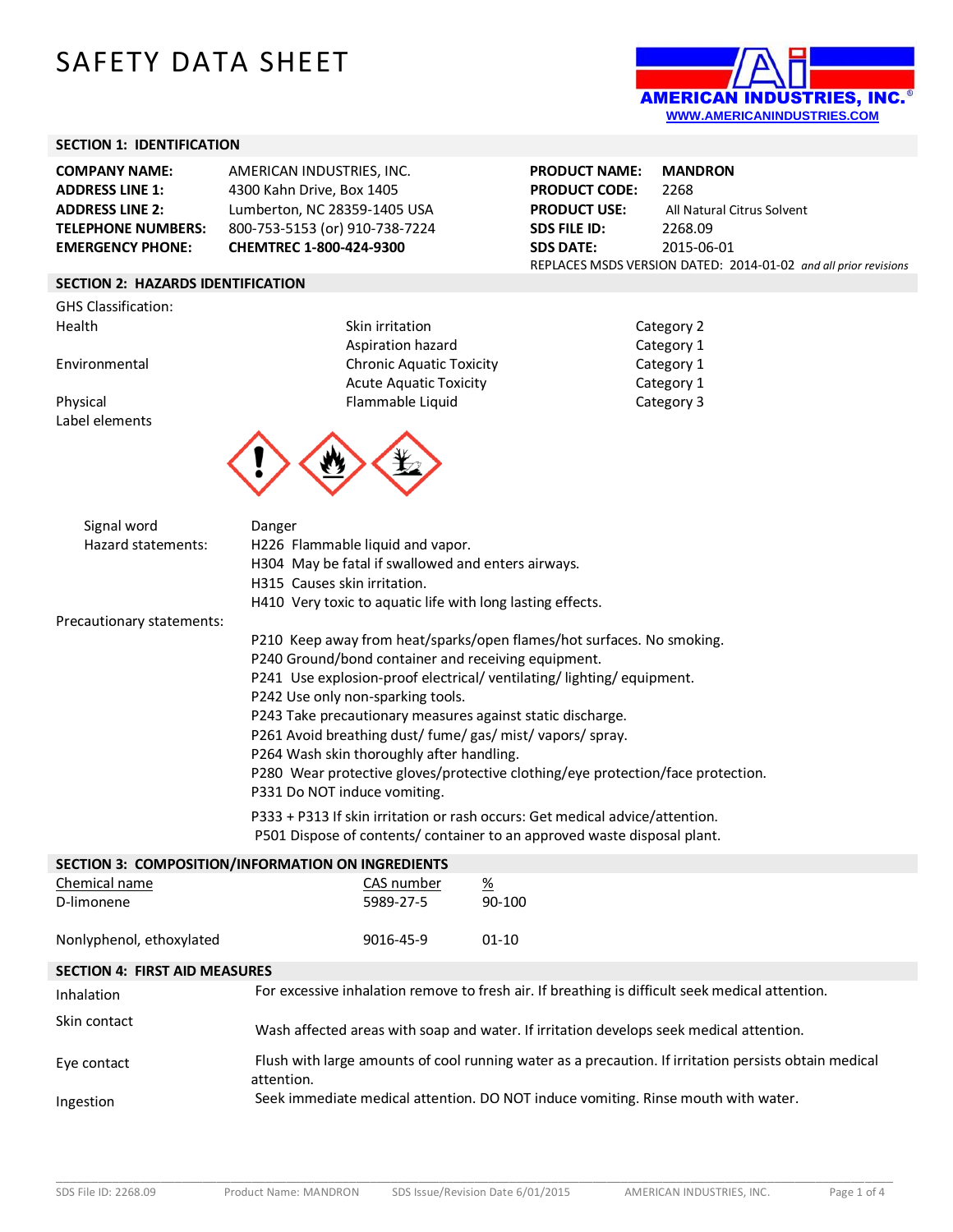#### **SECTION 5: FIRE-FIGHTING MEASURES**

| Suitable extinguishing media          | Use water spray, alcohol-resistant foam, dry chemical or carbon dioxide.                                                                                                                                                                 |
|---------------------------------------|------------------------------------------------------------------------------------------------------------------------------------------------------------------------------------------------------------------------------------------|
| Hazardous combustion products         | Oxides of carbon and various hydrocarbons.                                                                                                                                                                                               |
| Fire fighting procedures              | As in any fire, wear a self-contained breathing apparatus in pressure-demand, MSHA/NIOSH<br>approved or equivalent), and full protective gear.                                                                                           |
| Unusual fire and explosion<br>hazards | Containers can build up pressure if exposed to heat and/or fire. Use water spray to keep fire-<br>exposed containers cool. Containers may explode in the heat of a fire releasing vapors that may<br>form an explosive mixture with air. |

#### **SECTION 6: ACCIDENTAL RELEASE MEASURES**

Suitable protective clothing should be worn. Avoid breathing vapors, mist or gas. Ensure adequate ventilation. Remove all sources of ignition. Beware of vapors accumulating to form explosive concentrations. Vapors can accumulate in low areas. Eliminate all ignition sources. Shut off or plug source of spill. Absorb on inert media and collect into suitable container.

**Large Spills**: Dike spill area to contain liquid. Salvage as much re-useable liquid as possible into a suitable container. Then collect with an electrically protected vacuum cleaner or by wet-brushing and place in container for disposal according to local regulations. Avoid contaminating ground and surface water.

#### **SECTION 7: HANDLING AND STORAGE**

- Handling Avoid contact with eyes, or skin. Do not breathe vapors or mists. Keep container closed and tightly sealed when not in use. Take measures to prevent the buildup of electrostatic charge.
- Storage This material is a static accumulator. Use non-sparking tools. Store in a cool, dry, ventilated area, away from incompatible substances. Store only in approved properly labeled containers. Containers should be grounded and bonded.

#### **SECTION 8: EXPOSURE CONTROLS/PERSONAL PROTECTION**

| Engineering<br>Controls        | mists below the applicable workplace exposure limits indicated below. | Provide explosion-proof ventilation or other engineering controls to keep the airborne concentrations of vapor or                                                                                                                                                       |  |  |
|--------------------------------|-----------------------------------------------------------------------|-------------------------------------------------------------------------------------------------------------------------------------------------------------------------------------------------------------------------------------------------------------------------|--|--|
| <b>Exposure limits</b>         | D-limonene<br>Nonylphenol                                             | 20 ppm ACGIH; 50 ppm OSHA<br>Contains no substances with occupational<br>exposure limit values                                                                                                                                                                          |  |  |
| Personal Protective Equipment: |                                                                       |                                                                                                                                                                                                                                                                         |  |  |
| Eyes                           |                                                                       | Wear appropriate protective eyeglasses or chemical safety goggles as described by OSHA's<br>eye and face protection regulations in 29 CFR 1910.133.                                                                                                                     |  |  |
| <b>Skin</b>                    |                                                                       | If prolonged or repeated skin contact is likely, wear appropriate protective gloves.                                                                                                                                                                                    |  |  |
| Clothing                       |                                                                       | Selection of protective clothing depends on work conditions, potential exposure<br>conditions and may include gloves, boots, suits and other protective items                                                                                                           |  |  |
| Respirators                    | contained breathing apparatus.                                        | Where adequate ventilation is not available an approved respirator must be worn.<br>Respirator selection, use and maintenance should be in accordance with the requirements<br>of OSHA Respiratory Protection Standard, 29 CFR 1920.134. In confined areas, use a self- |  |  |

| SECTION 9: PHYSICAL AND CHEMICAL PROPERTIES |                             |
|---------------------------------------------|-----------------------------|
| Color                                       | Colorless to light yellow   |
| Form                                        | Liguid                      |
| Odor                                        | Citrus Odor                 |
| Flash point                                 | $153^{\circ}F(67^{\circ}C)$ |
| Flammability limits                         | Upper 6                     |
|                                             | Lower 1                     |
| Boiling point                               | 314°F (157°C)               |
| Melting point/freezing point                | $-88^{\circ}$ F (-67°C)     |
| Auto-ignition temperature                   | 473°F (245°C)               |
| Vapor pressure                              | 34 mmHg                     |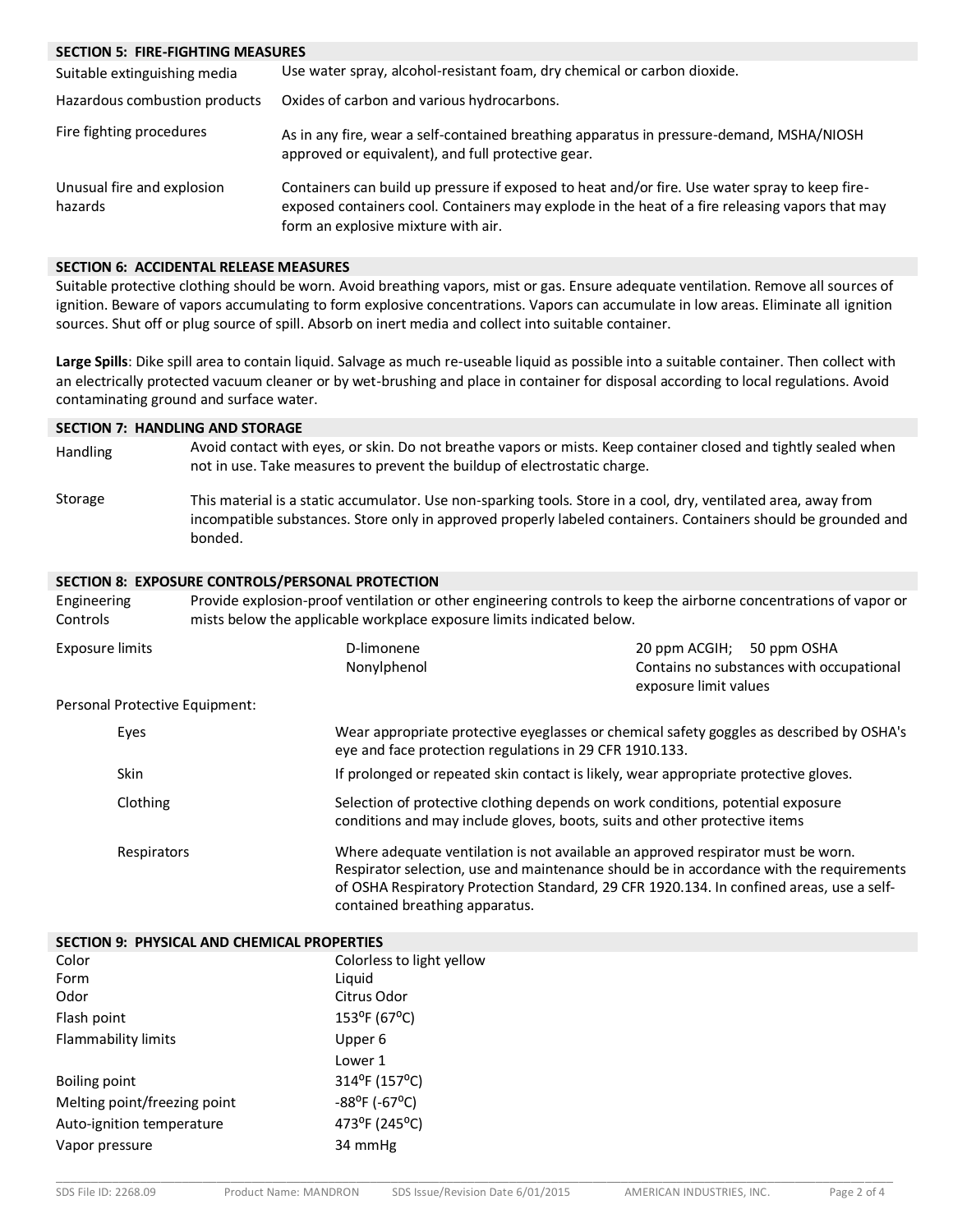| Vapor density (Air-1)      | 4.4               |
|----------------------------|-------------------|
| Specific gravity           | 0.862             |
| Water solubility           | Complete          |
| Volatile%                  | 100               |
| рH                         | Not applicable    |
| Evaporation rate (Water=1) | No available data |

| <b>SECTION 10: STABILITY AND REACTIVITY</b> |                                                                  |
|---------------------------------------------|------------------------------------------------------------------|
| Chemical stability                          | Stable under normal use and temperature conditions.              |
| Conditions to avoid                         | Keep away from heat, flame and other potential ignition sources. |
| Incompatible materials                      | Strong oxidizing agents.                                         |
| Hazardous polymerization                    | Will not occur                                                   |

#### **SECTION 11: TOXICOLOGICAL INFORMATION**

Signs and symptoms of overexposure

| Skin                                      | May cause slight redness. Prolonged or repeated contact may cause drying of the skin.                                           |  |
|-------------------------------------------|---------------------------------------------------------------------------------------------------------------------------------|--|
| Eyes                                      | Liquid in the eyes can be irritating, causing tearing and redness.                                                              |  |
| Inhalation                                | May cause nose, throat, and respiratory tract irritation, coughing and headache.                                                |  |
| Ingestion                                 | Not a normal route of entry. However, ingestion of large quantities may cause vomiting, headache,<br>or other medical problems. |  |
| Acute oral toxicity                       | D-Limonene: LD50 rat: 4,400 mg/kg<br>Nonylphenol: LD50 rat: 3780 mg/kg                                                          |  |
| Acute inhalation toxicity                 | D-Limonene: LC50 rat: No available data<br>Nonylphenol LC50 rat: No available data                                              |  |
| Acute dermal toxicity                     | D-Limonene: LD50 rabbit: $>$ 5,000 mg/kg<br>Nonylphenol LD50 rabbit: >2000 mg/kg                                                |  |
| <b>SECTION 12: ECOLOGICAL INFORMATION</b> |                                                                                                                                 |  |
| Aquatic toxicity                          | This product is unlikely to pose a significant hazard to aquatic life                                                           |  |
| Bio-accumulative potential                | This product is rapidly biodegradable.                                                                                          |  |
| Mobility                                  | Product is not likely to penetrate the soil due to rapid evaporation.                                                           |  |

#### **SECTION 13: DISPOSAL CONSIDERATIONS**

Chemical waste generators must determine whether a discarded chemical is classified as a hazardous waste. US EPA guidelines for the classification determination are listed in 40 CFR Parts 261.3. Additionally, waste generators must consult state and local hazardous waste regulations to ensure complete and accurate classification.

#### **SECTION 14: TRANSPORT INFORMATION**

| US DOT For Quantities Greater Than 66 Lbs Per Package |                                                                     |
|-------------------------------------------------------|---------------------------------------------------------------------|
| Proper shipping name                                  | Combustible Liquid, N. O. S. (D-Limonene, Nonylphenol, ethoxylated) |
| <b>Hazard Class</b>                                   | Comb Lig                                                            |
| NA Number                                             | 1993                                                                |
| Packaging Group                                       | Ш                                                                   |

US DOT Quantities Less Than 66 Lbs Per Package Proper shipping name Not Regulated.

## **SECTION 15: REGULATORY INFORMATION**

#### **US Federal Regulations**

Comprehensive Environmental Response and Liability Act (CERCLA)

This material is not subject to any special reporting under the requirements of the Comprehensive Environmental Response, Compensation and Liability Act (CERCLA).